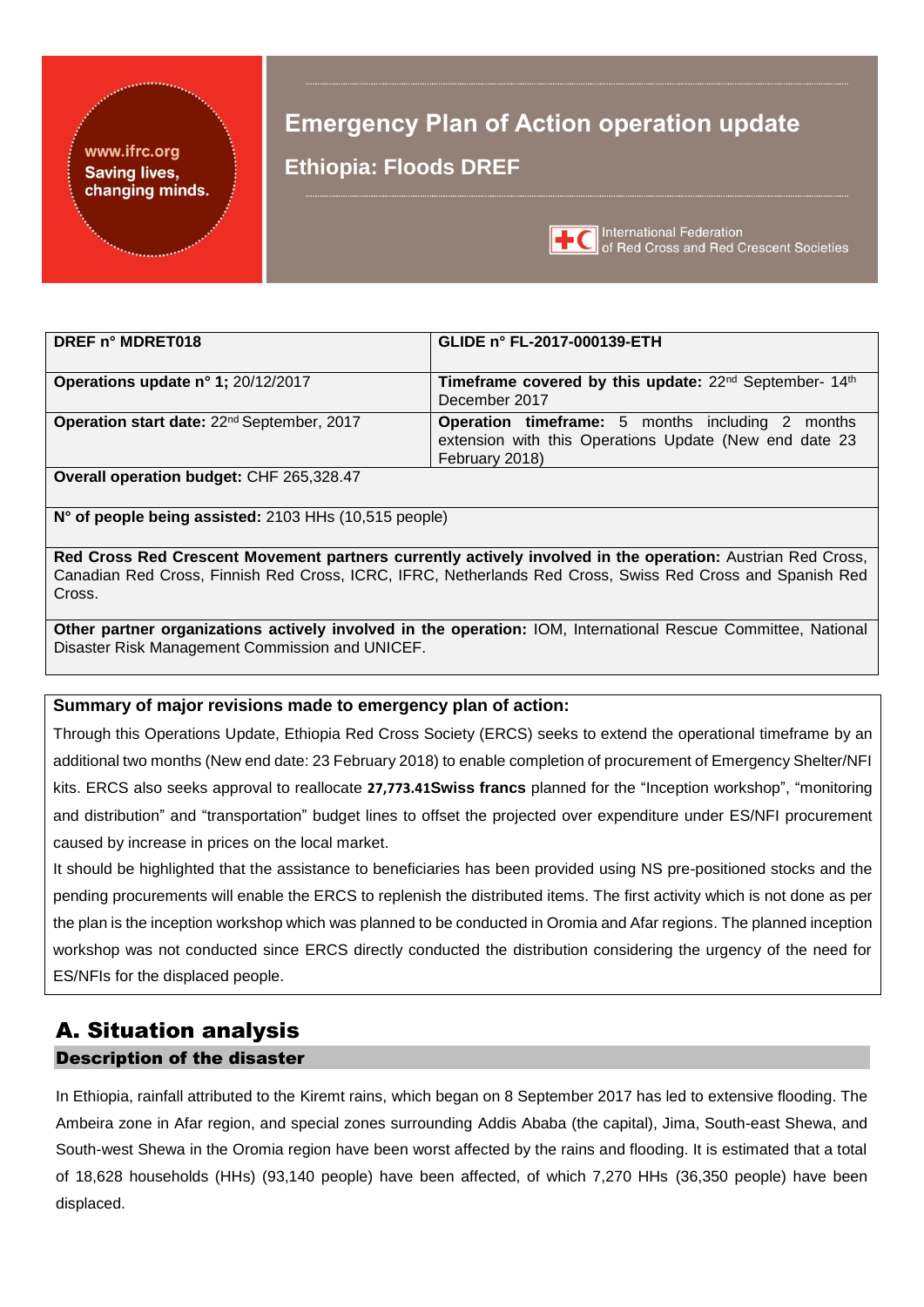In the background of the recent floods, the situation has been complicated further by an escalation in the civil unrest along the Oromo and Somali border, which stretches more than 1,000km. Ethnic clashes have led to the displacement of more than 45,000 HHs (225,000 people) from Oromia and Somali regions, including into the neighbouring Hareri region. The floods and conflict has affected in the same areas in Oromia and Somali regions therefore creating a complex situation.

#### Summary of current response

#### **Overview of Host National Society**

The Ethiopian Red Cross Society (ERCS) is present across all 11 regions and 33 zones of the country. It has a pool of 168 Branch Disaster Response Team (BDRT) and 16 National Disaster Response Team (NDRT). The ERCS Afar, Oromia and Somali branches have deployed BDRTs and NDRTs to conduct emergency needs assessments and distributions of essential shelter (ES) / non-food items (NFIs) to 2,383 HHs (11,915 people) that have been displaced by the flooding in Jima, South-western and Special zones of Oromia zone, utilizing UNICEF stored items in ERCS warehouse with the agreement to replenish the items once the procurement of the DREF items is completed. The ERCS has also distributed of ES/NFIs to 7651 HHs (38,255 people) that have been displaced due to civil unrest in Oromia and Somali region in collaboration with ICRC. ERCS ambulances were also providing evacuation and first aid services to those that have been wounded. In addition, ERCS is the main source of information in the national ES/NFI cluster, the assessment results are being shared to the cluster so that partners in the cluster would be able to respond to the disaster if they have resources available.

#### **Overview of Red Cross Red Crescent Movement in country**

The International Federation of Red Cross and Red Crescent Societies (IFRC) provides technical support to the ERCS through its East Africa and Indian Ocean Islands (EAIOI) Country Cluster Office, in Nairobi, Kenya. On 18 September 2017, an alert was issued using the IFRC Disaster Management Information System (DMIS), which indicated the intention of the ERCS to request international assistance to the floods through an allocation from the Disaster Relief Emergency Fund (DREF).

The International Committee of the Red Cross (ICRC) has a delegation in Ethiopia, which has been supporting ERCS with its response to the populations affected by displacement from Oromia and Somali regions. The ICRC has contributed ES/NFIs for 7651 HHs (38,255 people) displaced in Somali and Oromia conflict displaced people along with emergency medical materials to treat the wounded.

The ERCS is supported by seven Partner National Societies (PNS) including the Austrian Red Cross, Canadian Red Cross, Danish Red Cross, Finnish Red Cross, Netherlands Red Cross, Spanish Red Cross and Swiss Red Cross. The Canadian Red Cross and ICRC have been supporting the ERCS with the strengthening of the BDRT/NDRT capacity, which has been utilized for this response. A Movement coordination meeting was convened on 14 September 2017 to discuss the prevailing flood and civil unrest situations. The PNS are continuing to monitor the situation, and are looking to avail complementary assistance to ERCS once a more detailed assessment has been completed.

#### **Overview of non-RCRC actors in country**

The overall response is led by the National Disaster Risk Management Coordination Commission (NDRMCC) which is a government structure above the Disaster Risk Management Food Security Services (DRMFSS) of the Ministry of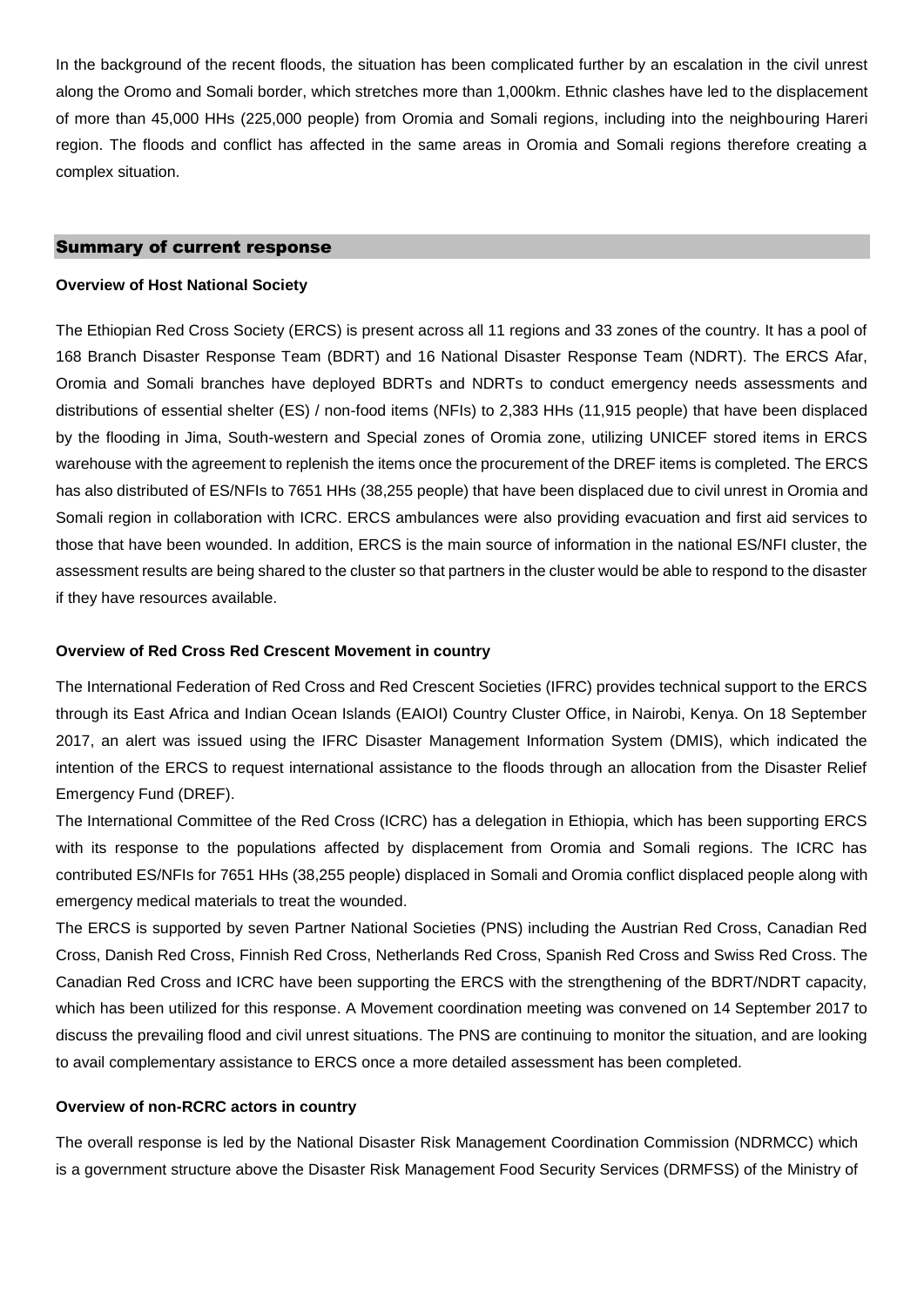Agriculture. Sector task forces have been established at national, regional, zonal and *woreda*<sup>1</sup> level with the participation of all stakeholders including the NS. ERCS sends technical coordinators from ERCS national headquarters (NHQ) Disaster Preparedness and Response Department to participate in their respective clusters (health, nutrition, NFI and WASH) to allow for enhanced visibility of RC Movement activities and support coordination with non-Movement partner and the ERCS response.

Other actors involved in the response include IOM, International Rescue Committee (IRC) and UNICEF*.* 

- After the launching of the floods appeal, the International Organization for Migration (IOM) was able to respond to the Afar flood by providing full ES/NFI kits for 500 displaced households based on the assessment results shared by the Ethiopian Red Cross Society (ERCS). The distribution was done by ERCS volunteers in Afar region. In addition, so far IOM has contributed with ES/NFIs and cash for 3,834 HHs (19,170 people) displaced due to the civil unrest in Oromia region in which the distribution was conducted through ERCS.
- IRC has contributed ES/NFIs for 1,311 HH (6,555 people) displaced due to the civil unrest in West Harerghe, Oromia region.
- UNICEF has contributed ES/NFIs for 2,383 HHs (11,915 people) due to the flooding in Oromia region, and these have been distributed as part of the initial response by ERCS which need to be replenished by the flood DREF.

## Needs analysis and scenario planning

According to the ERCS rapid emergency needs assessments, a total of 18,628 households (HHs) (93,140 people) have been affected by the floods. This comprises 10,601 (HHs) (53,005 people) in Oromia and 8,027 HHs (40,125 people) in Afar region. It is reported that approx. 7,270 HHs (36,350 people) have been displaced, as the major impact has been the destruction of homes, which has forced the population to seek shelter in public buildings including police stations, religious institutions and schools. According to the Ethiopian Federal Shelter/NFI cluster, emergency shelter and household items have been highlighted as the key humanitarian need in the immediate aftermath of the floods. Since the needs of the displaced people was very immediate, there was an agreement to use the existing assessment results instead of conducting additional assessment which was planned in this project. After securing the budget of for the flood DREF, ERCS dispatched the UNICEF ES/NFI items which was stored in ERCS warehouse in order to avoid the delays which will be created by the procurement process. The plan is to replace the items after the completion of the procurement. The planned inception workshop was not conducted since ERCS directly conducted the distribution considering the urgency of the need for ES/NFIs for the displaced people.

# B. Operational strategy and plan

## Overall Objective

Immediate survival needs of the disaster-affected population are met through the provision of essential emergency relief and shelter assistance, targeting a total of 2,103 displaced HHs (approx. 10,515 people) in Ethiopia, for a period of three months.

## Proposed strategy

The proposed strategy aims to support the ERCS provide a total of 2,103 displaced HHs (approx. 10,515 people) with immediate emergency relief assistance. Initially, the DREF operation planned to accomplish the following activities:

• Conduct inception and dissemination workshop at regional levels with beneficiary representative and stakeholders prior to the implementation of the activities planned in the operation as a government requirement to ensure that the resources are effectively allocated and utilised. A total of 65 people will participate (15 in Afar and 50 from

1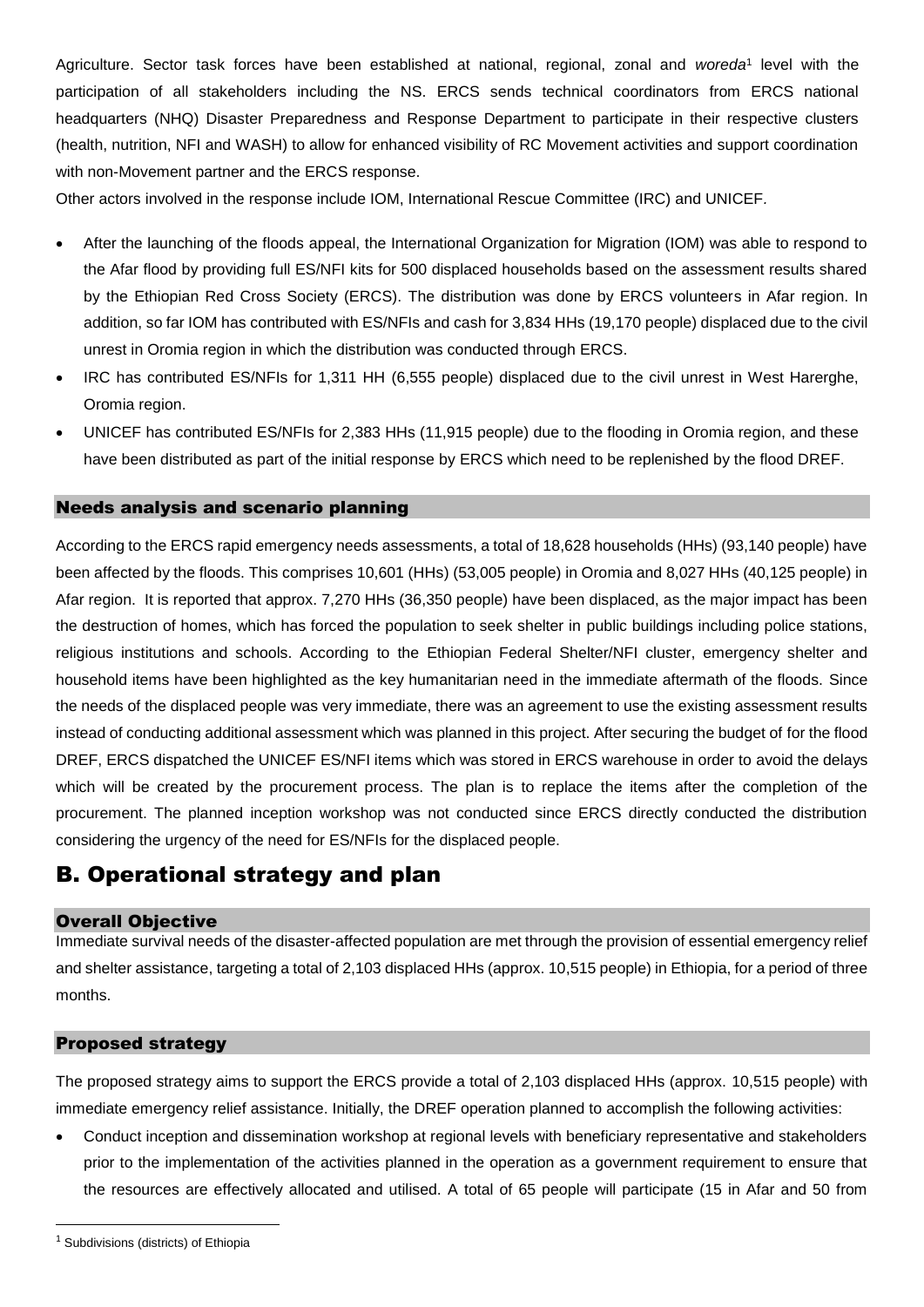Oromia regions). This activity was not done according to the plan since the situation of the emergency did not allow to conduct such workshops in the area. The beneficiaries and concerned government authorities as well as the stakeholders were briefed about the project during the distribution.

- Government bodies conduct a detailed emergency needs assessment in Afar, Oromia, Hareri and Somali regions to establish the scale of the needs of both the flood and civil unrest affected population; and the interventions required. This will be led by the ERCS NDRT/BDRTs who will work with the government using a standardized methodology which will focus on the following sectors: Food security, livelihoods & nutrition, WatSan, Health and care, and Relief/Shelter. It is expected that the results of the assessment will inform the updating of the EPoA for the response to the floods in Afar and Oromia through the DREF; and mobilization of other resources from other Movement partners if needed for the response to the civil unrest along the Oromo/Somali border. To this effect, the DREF operation will be focused on the response to the floods, but will support the coordination of Movement assistance to support the response to the civil unrest. The initial assessment results which were used to develop this document were used as a tool to respond to the needs. The reason additional assessments were not conducted is that an agreement was reached within ERCS to use the existing resources of other partners to respond to the needs immediately. Since the response was provided immediately after the launching of the DREF, there was no need to conduct additional assessments assuming the results would remain the same and the beneficiaries are reached on timely basis.
- Conduct a training for volunteers on ES/NFI shelter distribution techniques (Target: 40 volunteers; 10 from Afar, and 30 Oromia regions).
- Procurement of ES/NFIs which have been distributed to 2,103 HHs Afar and Oromia regions. Please refer to "Table 2" for a breakdown of the items that will be procured. The procurement process of the ES/NFIs was started soon after the DREF operation was launched. All items listed in the plan were announced for bidders. A technical committee was established and the technical evaluation was done according to the criteria set. The winners are awarded, and the delivery of items are expected.
- Conduct an After-Action Review (ARR) of the operation in collaboration with the Canadian Red Cross, including a lesson learnt workshop, and post distribution beneficiary satisfaction survey (BSS). The post distribution monitoring and beneficiary satisfaction survey is expected to be conducted within the coming month.

## Operational support services

#### **Human resources**

The DREF operation will require personnel, which includes the following staff and volunteers in order to complete the remaining planned activities

- DM staff who will facilitate the implementation of the operation for the extension period.
- NDRT/BDRT trained volunteers and staffs who will support the post distribution monitoring and beneficiary satisfaction survey.
- Staff from logistics who will facilitate the completion of the procurement process of the ES/NFIs.

## **Logistics and supply chain**

- Procurement plans The procurement of ES/NFIs distributed to the affected population is underway locally in accordance with the ERCS procurement and supply chain manual and in line with IFRC procurement requirement.
- Warehouse and storage ES/NFIs will be replenished once the procurement is completed.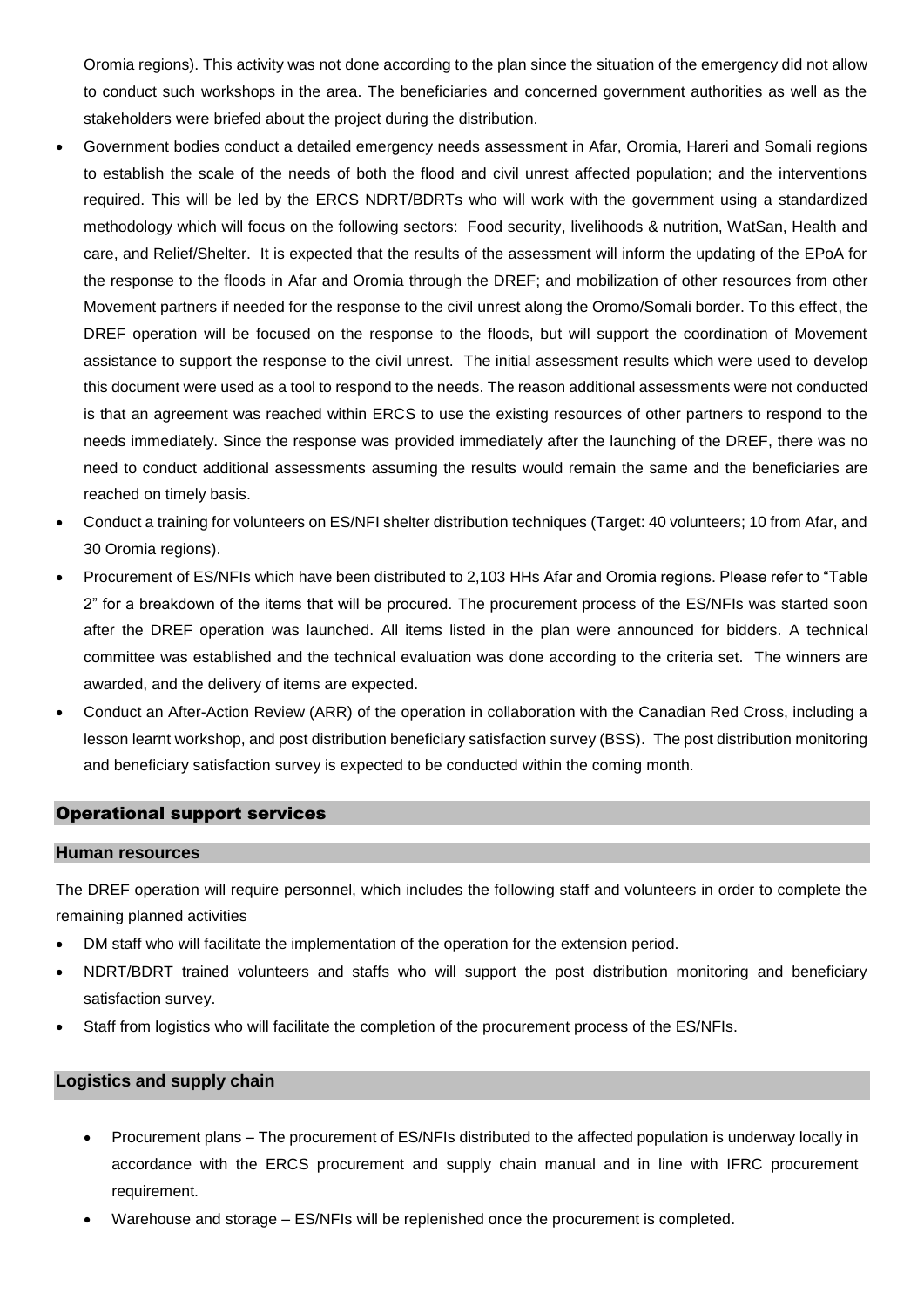## **Information technologies (IT)**

The cost of airtime allocated to the BDRT and NDRTs involved in the implementation of the DREF is budgeted in this operation.

#### **Communications**

The distribution was communicated through the respective local Medias. Moreover, the assistances provided were posted on a national newspaper (Ethiopian Herald) being one of the immediate response provided for the needy.

#### **Security**

All BDRT/NDRTs involved in the response have been trained on the ICRC Safer Access Framework; and seek opportunities to promote the acceptance of the RC emblem and principles by the affected population. ES/NFI distribution sites were selected that mitigate any safety or security risk to the staff, volunteers and beneficiaries. As far as the DREF project is concerned, there were no security problems encountered by ERCS staff and volunteers during the implementation of this operation.

## **Planning, monitoring, evaluation, & reporting (PMER)**

At the end of the operation, an After-Action Review will be conducted in collaboration with the Canadian Red Cross which will include lessons learnt workshop, and beneficiary satisfaction survey. This will be done in accordance with the methodologies prepared under the Strengthening Emergency Response Capacity in Africa (SERA) initiative, and in collaboration with ERCS HQ Quality Assurance and PMER department.

# C. Detailed Operational Plan

# Programming / Areas Common to all Sectors

| <b>Areas Common to all sectors</b>                                                                   |                                                                                                                                                                             |                               |                          |       |  |  |
|------------------------------------------------------------------------------------------------------|-----------------------------------------------------------------------------------------------------------------------------------------------------------------------------|-------------------------------|--------------------------|-------|--|--|
| 1 Continuous<br><b>Outcome</b><br>and<br>detailed<br>assessment<br>and                               | <b>Outputs</b>                                                                                                                                                              | $%$ of<br>achievement         |                          |       |  |  |
| analysis is used to inform the<br>design and implementation of the<br>operation                      | <b>Output 1.1:</b> Emergency needs assessments are carried<br>out in consultation with beneficiaries to inform the<br>preparation/revision of the Emergency Plan of Action. | <b>20%</b>                    |                          |       |  |  |
| <b>Activities</b>                                                                                    |                                                                                                                                                                             | Is implementation<br>on time? | % progress<br>(estimate) |       |  |  |
|                                                                                                      |                                                                                                                                                                             | Yes(x)                        | No(x)                    |       |  |  |
| Conduct inception and dissemination workshop                                                         |                                                                                                                                                                             | X                             | $0\%$                    |       |  |  |
| Conduct detailed emergency needs assessments in affected areas to<br>inform preparation of the EPoA. |                                                                                                                                                                             |                               | X                        | $0\%$ |  |  |
| Update the EPoA based on results of emergency needs assessments.                                     |                                                                                                                                                                             | x                             | $0\%$                    |       |  |  |
| Participate in coordination meetings with key stakeholders                                           |                                                                                                                                                                             |                               |                          | 100%  |  |  |
| Conduct After Action Review of the operation                                                         |                                                                                                                                                                             | X                             | $0\%$                    |       |  |  |
| <b>Progress towards outcomes</b>                                                                     |                                                                                                                                                                             |                               |                          |       |  |  |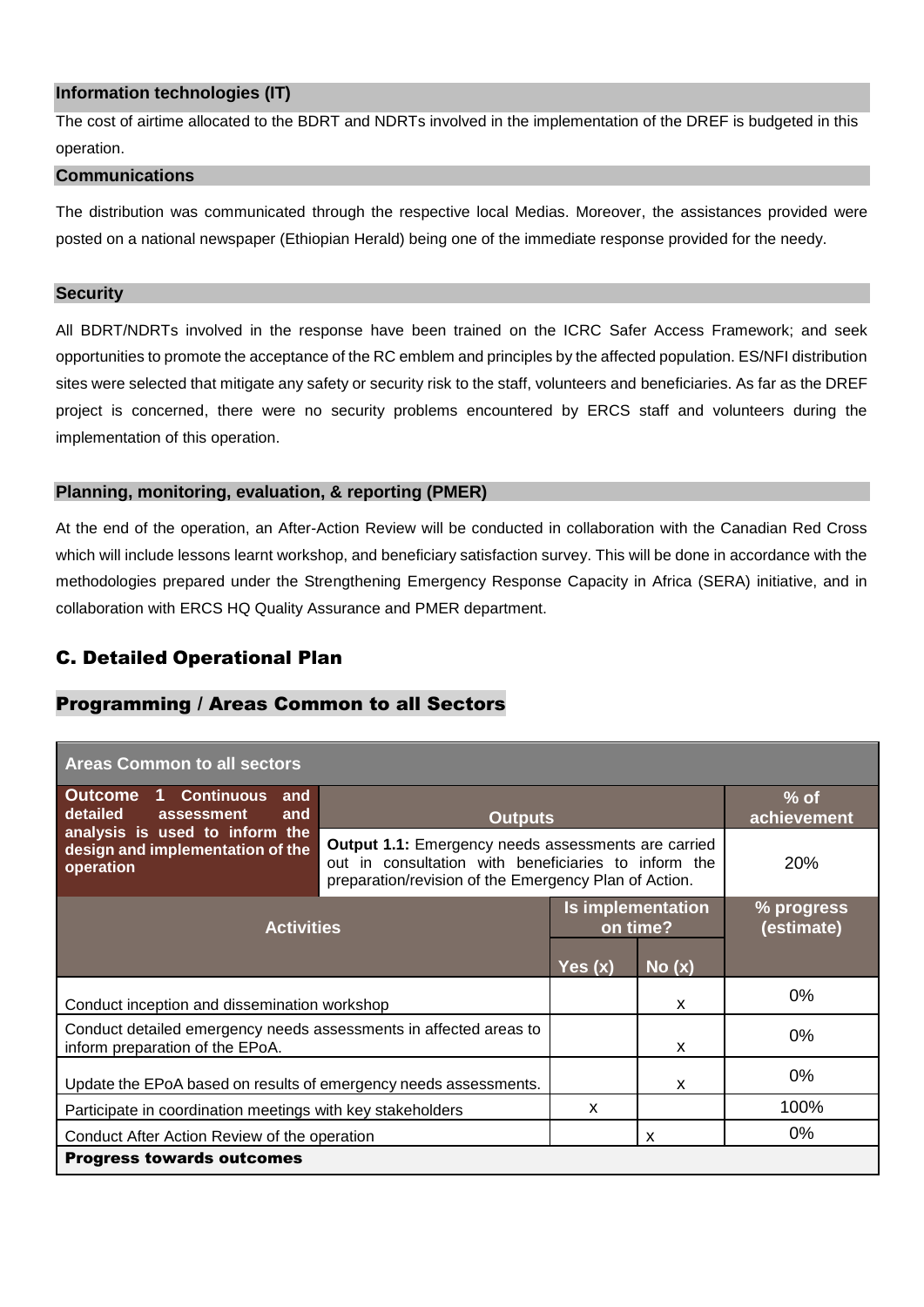- The Inception Meeting was not conducted due to time constraints, however, during the distributions information concerning the DREF that is planned activities, duration of the operation, intervention areas and budget were communicated to the beneficiaries and to the local authorities.
- While providing the assistance, the initial assessment results were used as a reference since the intervention was started not long after the initial assistance.
- As the inception workshop was not held, ERCS therefore requests to reallocate the unused funds from inception workshop to procurement of NFIs due to increase in prices on the local market.
- During the reporting period, planning and follow up meetings were held with the government and humanitarian NGOs involved in the response.
- The After-Action Review is planned to be conducted at the end of the DREF operation.

# Shelter and settlements

## Needs analysis:

The rapid emergency needs assessment that was carried out identified a total of 18,628 households (HHs) (93,140 people) that had been affected by the floods. This comprised 10,601 HHs (53,005 people) in Oromia and 8,027 HHs (40,125 people) in Afar region. It was reported that approx. 7,270 HHs (36,350 people) had been displaced, as the major impact was the destruction of homes, which has forced the population to seek shelter in public buildings including police stations, religious institutions and schools. According to the Ethiopian Federal Shelter/NFI cluster, emergency shelter and household items were highlighted as the key humanitarian need in the immediate aftermath of the floods. The ERCS provided assistance to 2,103 displaced HHs (approx. 10,515 people) against the total affected i.e. 6,009 HHs (30,004 people) in need.

Through this Operation Update, ERCS requests for a timeframe extension to complete the planned activities that have not been completed. It should be noted that the lifesaving activities were carried out with ERCS resources however, the replenishment of NFI distributed is still in the progress.

## Population to be assisted:

The DREF targeted and supported a total of 2,103 displaced HHs (approx. 10,515 people) in Ethiopia, for a period of three months.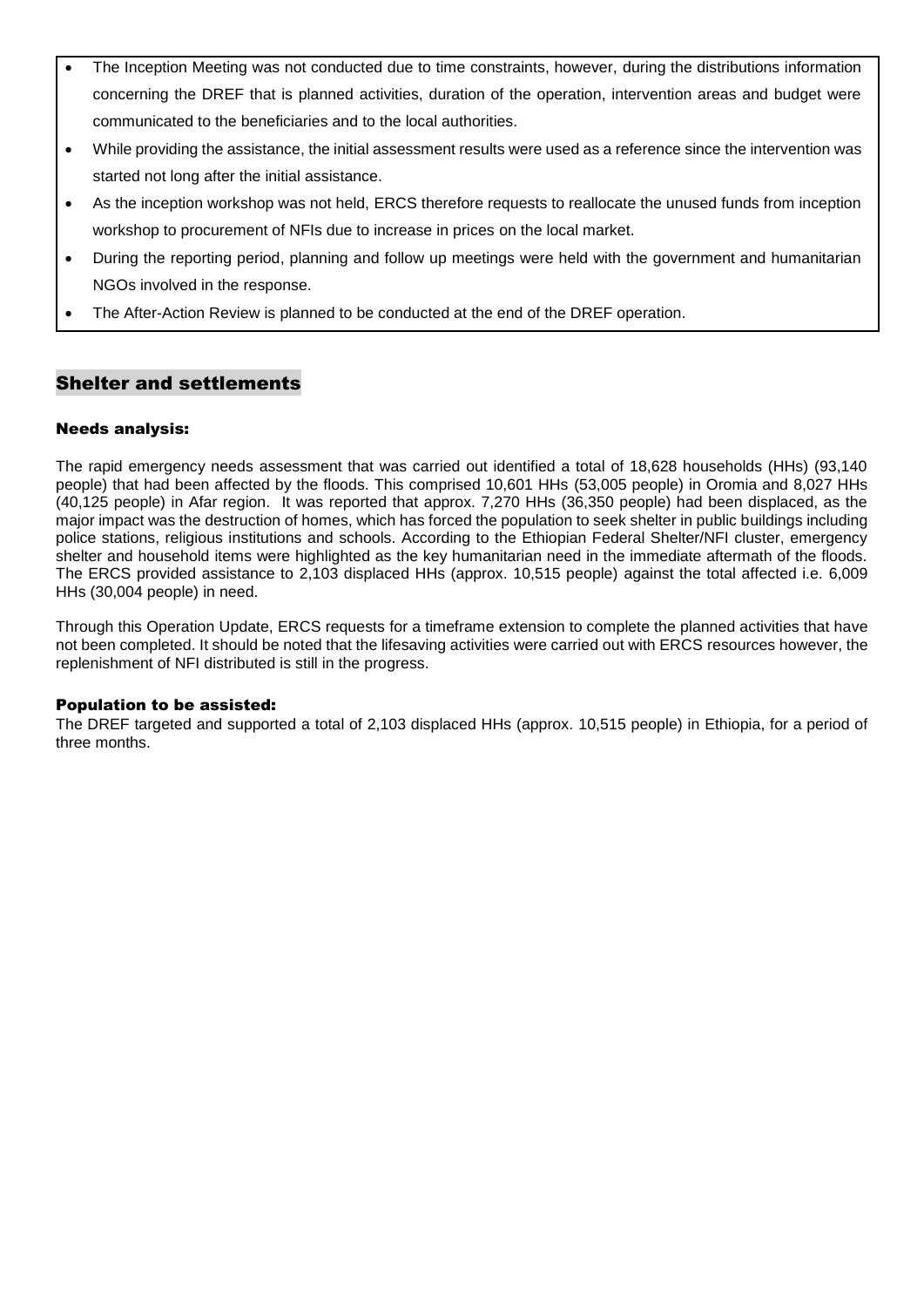|                                                                                             | <b>Shelter and settlements</b>                                                                                      |                                                                                                                        |           |                               |                          |  |  |
|---------------------------------------------------------------------------------------------|---------------------------------------------------------------------------------------------------------------------|------------------------------------------------------------------------------------------------------------------------|-----------|-------------------------------|--------------------------|--|--|
|                                                                                             | Outcome 2 : Immediate relief<br>and shelter needs of the target                                                     | <b>Outputs</b>                                                                                                         |           | $%$ of<br>achievement         |                          |  |  |
|                                                                                             | population in disaster-affected<br>areas of Ethiopia are met, over a<br>period of three months                      | Output 2.1 Target families are provided with NFIs and<br>emergency shelter items (Target: 2,103 HHs 10,515<br>people). | 56%       |                               |                          |  |  |
|                                                                                             |                                                                                                                     |                                                                                                                        |           | Is implementation<br>on time? | % progress<br>(estimate) |  |  |
| <b>Activities</b>                                                                           |                                                                                                                     |                                                                                                                        | Yes $(x)$ | No(x)                         |                          |  |  |
| Identification and registration of HHs to receive ES/NFI assistance                         |                                                                                                                     |                                                                                                                        |           |                               | 100%                     |  |  |
| Conduct training of volunteers on ES/NFI distribution techniques<br>(Target: 40 volunteers) |                                                                                                                     |                                                                                                                        |           | X                             | 0%                       |  |  |
|                                                                                             | Procure ES/NFIs and replenish the distributed items.                                                                |                                                                                                                        | X         |                               | 80%                      |  |  |
| Distribute ES/NFIs to affected population (Target: 2,103 HHs (10,515<br>people)             |                                                                                                                     |                                                                                                                        |           |                               | 100%                     |  |  |
|                                                                                             | Conduct post distribution monitoring beneficiary satisfaction survey<br>X                                           |                                                                                                                        |           |                               | 0%                       |  |  |
| <b>Progress towards outcomes</b>                                                            |                                                                                                                     |                                                                                                                        |           |                               |                          |  |  |
| $\bullet$                                                                                   | The identification and registration of beneficiaries was done by ERCS staff and volunteers together with the local  |                                                                                                                        |           |                               |                          |  |  |
|                                                                                             | authorities. While doing beneficiary identification priorities were given to the most vulnerable households, female |                                                                                                                        |           |                               |                          |  |  |
|                                                                                             | headed households and people with disabilities.                                                                     |                                                                                                                        |           |                               |                          |  |  |
| $\bullet$                                                                                   | All the staff in ERCS HQ were occupied by emergency response activities and it was not possible to facilitate the   |                                                                                                                        |           |                               |                          |  |  |
|                                                                                             | training for volunteers on ES/NFI distribution as such, it was instead decided to deploy the BDRT trained           |                                                                                                                        |           |                               |                          |  |  |
|                                                                                             | volunteers to assist the distribution.                                                                              |                                                                                                                        |           |                               |                          |  |  |
| $\bullet$                                                                                   | The procurement process of NFIs for 2103 HHs is underway. ERCS has received and reviewed the bids from              |                                                                                                                        |           |                               |                          |  |  |
|                                                                                             | suppliers and the NS is expecting delivery of the procured NFIs by February 2018. It should be noted that the       |                                                                                                                        |           |                               |                          |  |  |
|                                                                                             | cost of the NFIs has increased and the NS will be unable to procure the planned items due to budgetary              |                                                                                                                        |           |                               |                          |  |  |
|                                                                                             | constraints. As such, ERCS is therefore requesting through this Operations Update, to reallocate the unused         |                                                                                                                        |           |                               |                          |  |  |
|                                                                                             | funds from Headquarter monitoring and volunteer training to procurement of NFIs due to increase in prices. This     |                                                                                                                        |           |                               |                          |  |  |
|                                                                                             | reallocation would allow the NS to move 27,773.41 Swiss francs from the inception workshop budget line to the       |                                                                                                                        |           |                               |                          |  |  |

procurement budget line. The below table shows the price changes on the local market:

|                |                                                 |               | <b>DREF</b> budget   |                    | <b>Current market price</b> |                   |                 |
|----------------|-------------------------------------------------|---------------|----------------------|--------------------|-----------------------------|-------------------|-----------------|
| <b>No</b>      | Item type                                       | <b>Number</b> | Unit<br><b>Price</b> | <b>Total Price</b> | Unit<br>Price in \$         | Total Price in \$ | <b>Variance</b> |
| 1              | Plastic sheet<br>$4m \times 5m$ (2 per HH)      | 4206          | 11.9                 | 50,051.40          | 10.7                        | 44,864.00         | $-5,187.40$     |
| $\overline{2}$ | Blankets,<br>1.60m x 2.20m (2 per HH)           | 4206          | 8.99                 | 37,811.94          | 10.4                        | 43,773.56         | 5,961.62        |
| 3              | Jerry cans,<br>plastic 20 litres (1 per HH)     | 2103          | 4.66                 | 9,799.98           | 3.3                         | 6,854.22          | $-2,945.76$     |
| 4              | Jerry can<br>s, plastic 10 litres (1 per<br>HH) | 2103          | 1.62                 | 3,406.86           | 1.5                         | 3,092.19          | $-314.67$       |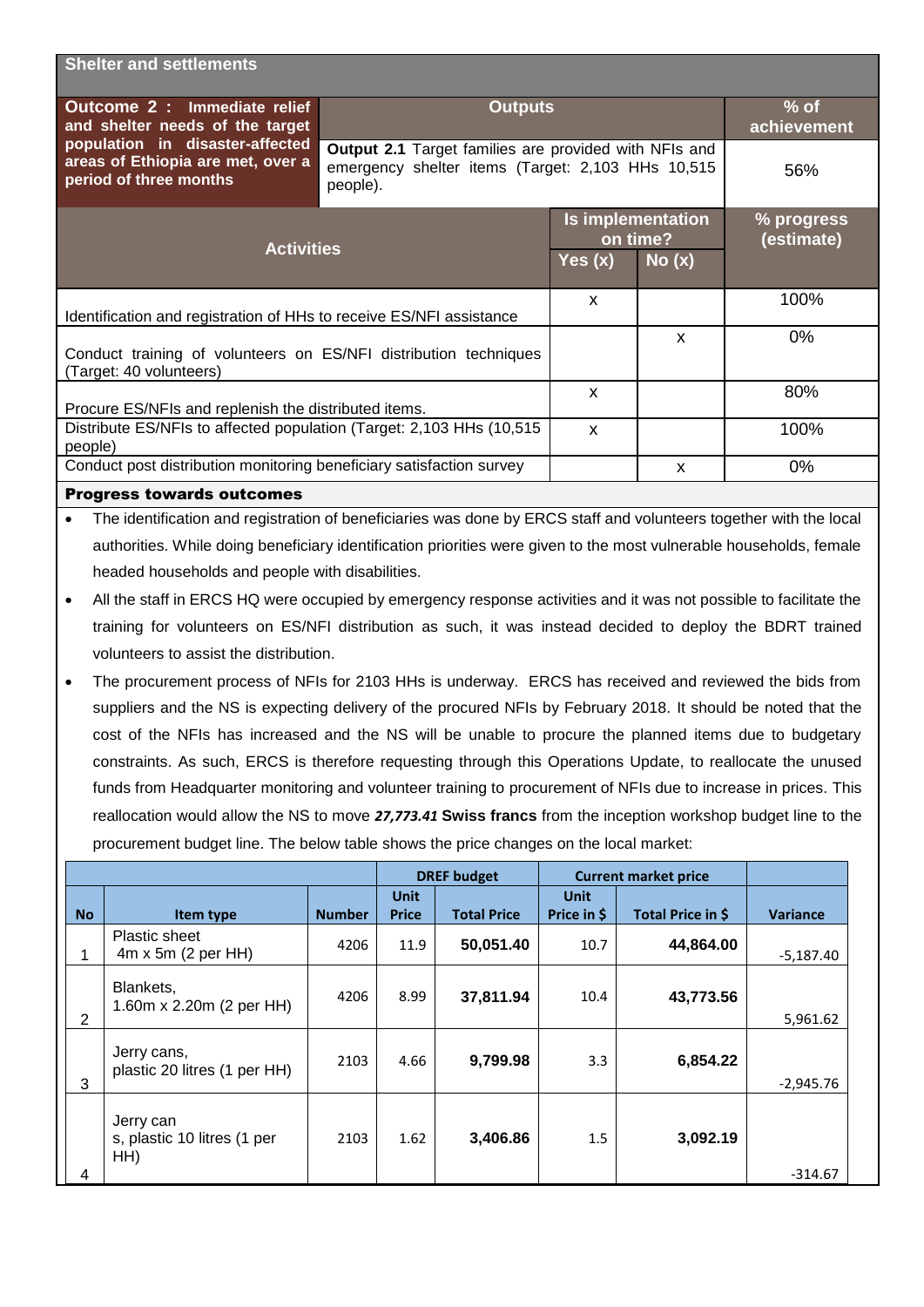| 5              | Washing<br>basin, 45cm diameter (1<br>per HH) | 2103  | 15   |            | 31,545.00 | 4.9      |            | 10,281.33 | $-21,263.67$ |
|----------------|-----------------------------------------------|-------|------|------------|-----------|----------|------------|-----------|--------------|
| 6              | Mats, plastic 2m x 2.5m (1)<br>per HH)        | 2103  | 5.47 |            | 11,503.41 | 4.8      |            | 10,032.09 | $-1,471.32$  |
| $\overline{7}$ | Cups, 300ml (2 per HH)                        | 4206  | 0.71 |            | 2,986.26  | 0.6      |            | 2,328.88  | $-657.38$    |
| 8              | Jug, plastic 3 litre (1 per<br>HH)            | 2103  | 3.47 |            | 7,297.41  | 16.0     |            | 33,663.58 | 26,366.17    |
| 9              | Cooking pot, aluminium 7<br>litre (1 per HH)  | 2103  | 8.81 |            | 18,527.43 | 6.5      |            | 13,708.44 | -4,818.99    |
| 10             | Ladles, aluminium 125ml<br>$(1$ per HH $)$    | 2103  | 1.26 |            | 2,649.78  | 4.4      |            | 9,268.78  | 6,619.00     |
| 11             | Rope, polypropylene 20m<br>roll (10 per HH)   | 21030 | 0.3  | 6,309.00   |           | 1.3      | 27,993.27  |           | 21,684.27    |
| 12             | Plate, metal 24cm (2 per<br>HH)               |       |      | 4206       | 1.35      | 5,678.10 | 0.6        | 2,413.00  | $-3,265.10$  |
| 13             | Mosquito net, insecticide<br>treated          | 4206  | 2.73 |            | 11,470.91 | 4.4      |            | 18,537.56 | 7,066.65     |
| <b>Total</b>   |                                               |       |      | 199,037.48 | 69.3      |          | 226,810.89 | 27,773.41 |              |

• UNICEF Emergency Shelter/Non-Food Items (ES/NFI) items were dispatched to the flood affected areas of Oromia region and distribution was conducted by ERCS staffs and trained volunteers.

• The beneficiary satisfaction survey is planned to be conducted in January 2018

## **D. BUDGET**

Given the NFIs high costs on the local market, the total operation budget is expected to increase. To avoid this change in operation budget, there is a need to reallocate unused funds from Inception workshop budget line to procurement budget line. Indeed, the planned inception workshop was not conducted since ERCS directly conducted the distribution considering the urgency of the need for ES/NFIs for the displaced people. As such, the savings made from not conducting this activity would be of great use to the increased cost of NFIs, and would avoid an overall budget increase of the operation.